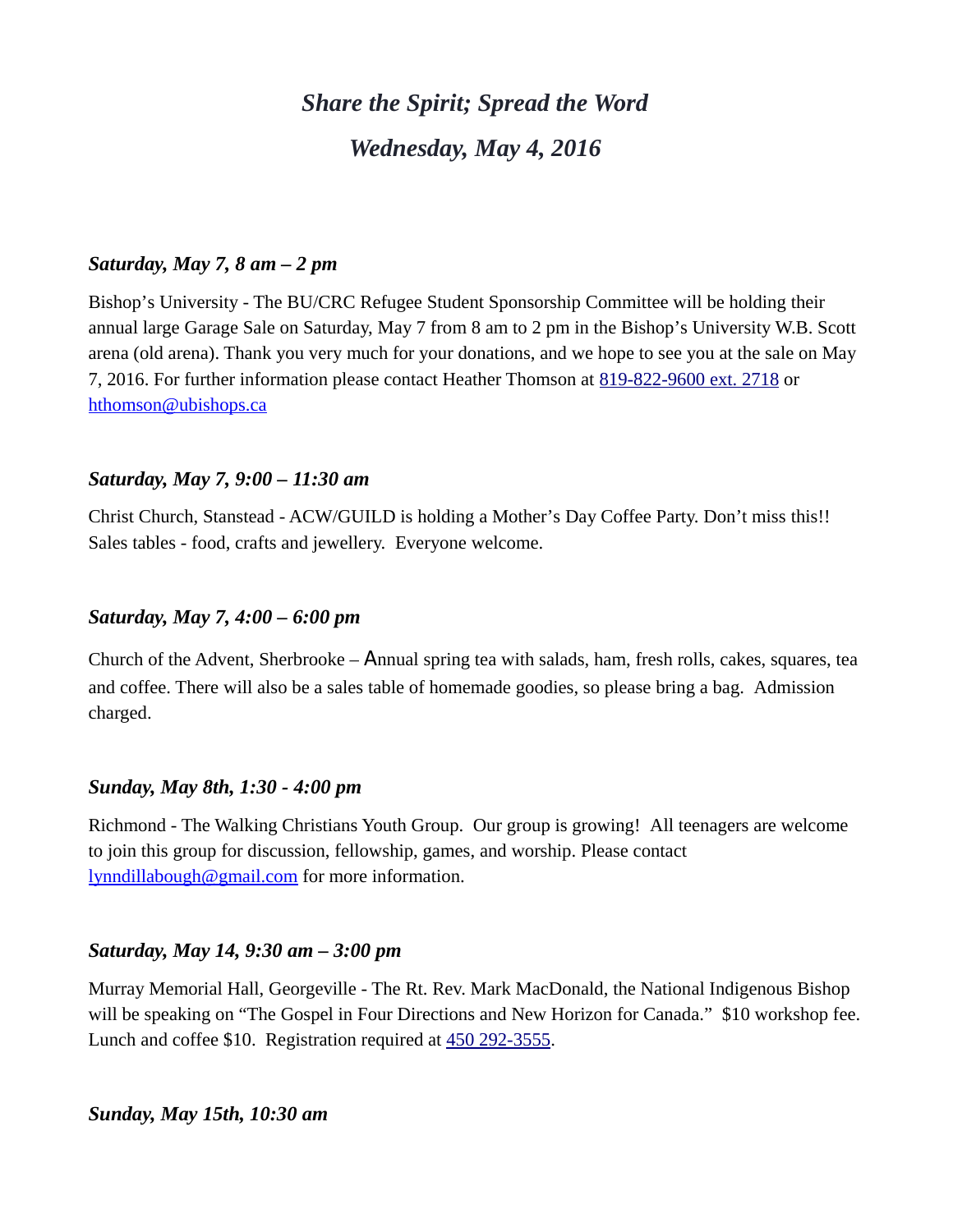St Paul's, Bury - Special Intergenerational Parish Service for Pentecost. All are welcome to join us as we celebrate Pentecost with an intergenerational service for the combined congregations that make up the former Parish of Eaton, Dudswell, and Victoria. There will be a pot-luck lunch following the service.

## *Sunday, May 15th, 2:00 pm*

St Augustine's, Danville - Country Gospel Hour for Pentecost. Dave McBurney and his band will be back with more country gospel music for all to sing along. Our guest preachers will be The. Mead Baldwin, President of the United Conference of Montreal & Ottawa, and Violet Lister, Lay Reader at St George's, Lennoxville. A buffet of red desserts (think raspberries and cranberries or cupcakes with red sprinkles,...) will be served following this service of prayer, scripture, and country hymns. For tickets (free but you need to reserve) please contact [m.mastine@hotmail.com](https://webmail.ubishops.ca/owa/redir.aspx?REF=GHr2Ns8uyutj425Pf0YNOIfexmx1TNvfzvpWtjxrKhWjm5WgJnTTCAFtYWlsdG86bS5tYXN0aW5lQGhvdG1haWwuY29t) or [lynndillabough@gmail.com](https://webmail.ubishops.ca/owa/redir.aspx?REF=NTGHZBda4kbPNeYfbGRb6HgoD69E4VoJaguVXMRTEm2jm5WgJnTTCAFtYWlsdG86bHlubmRpbGxhYm91Z2hAZ21haWwuY29t)

# *Monday, May 16th, 5:15 - 6:45 pm*

St Augustine's, Danville - Messy Church. All families with children 12 and under are welcome to attend this evening of learning, worship, crafts, and fellowship. All food and materials are provided. Our story this month is "Jesus Walks on Water". Please contact **lynndillabough@gmail.com** to register or for more information.

## *Saturday, May 21, 8:00 am – 4:00 pm*

St. Augustine's Church, Danville will participate in the town wide garage sale. Come to Danville for a day of interesting and economical shopping.

# *Saturday, May 21, 8:00 am – 4:00 pm and Sunday, May 22, 9:00 am – 3:00 pm*

Annual Plant Sale to benefit St. Paul's, Sydenham Place will take place at the home of Marilyn Mastine, 275 Route 255 North, Danville. Perennials, tomatoes, cucumbers,etc.

## *Sunday, May 22, 4:00 pm*

St George's Church, Lennoxville – Quarterly service of sung evensong. Refreshments and time of fellowship to follow.

# **Friday, May 27, 7:00 pm – Sunday, May 29, 2:00 pm**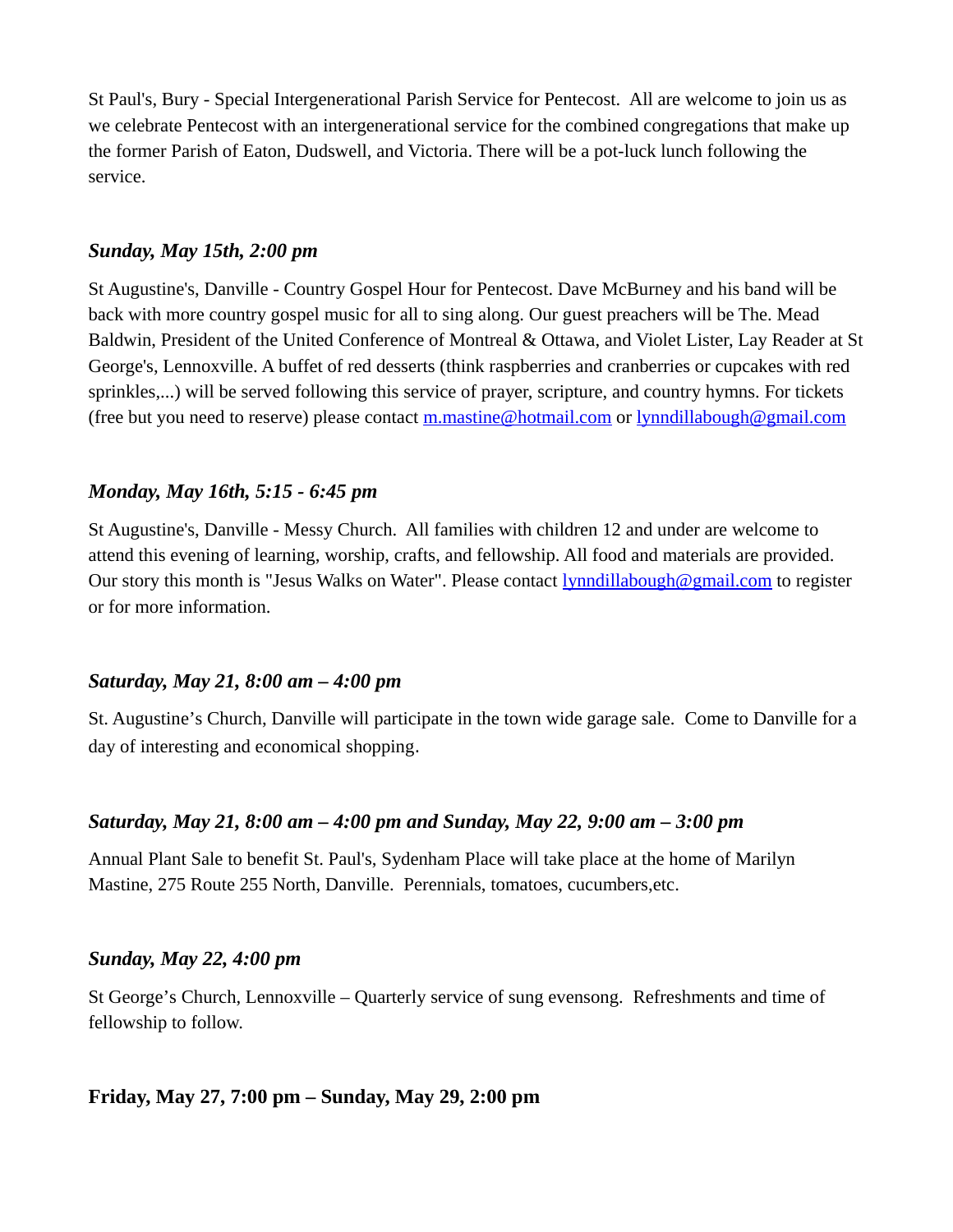St Anne's Church, Richmond - Diocesan Youth Retreat & St Francis Deanery 5th Sunday Service. All youth, 17 and under, are invited for a 2 day retreat which begins on Friday, May 27th at 7pm and ends on Sunday May 29th at 2pm. There are over 20 youth registered. Our retreat will end with a youth led worship service for our 5th Sunday deanery Eucharist, followed by a pot-luck lunch. Contact **[lynndillabough@gmail.com](https://webmail.ubishops.ca/owa/redir.aspx?REF=E0UZUrCIOcgLF1G_4qECzq3OrI1Fn6f2O_cEChPNSZXMHau5IF7TCAFtYWlsdG86bHlubmRpbGxhYm91Z2hAZ21haWwuY29t)** for a registration form.

#### *Saturday, June 4, 9:30 am – 3:30 pm*

Lennoxville - The Skills of Healing: Care For Others, Care For Yourself. All are welcome to attend, and you do not need to be a member of the Deanery Pastoral Ministry Team. Workshops will be led by Canon Lynn Dillabough. There is no cost for this event, but donations would be welcomed to offset the cost of future workshops. Please contact Canon Lynn Dillabough to register at [lynndillabough@gmail.com](https://webmail.ubishops.ca/owa/redir.aspx?SURL=hdjYUT7WCUNYqFZijozknMHWJ3aRy6vsqTzrilp56ZtP3_2s-BXTCG0AYQBpAGwAdABvADoAbAB5AG4AbgBkAGkAbABsAGEAYgBvAHUAZwBoAEAAZwBtAGEAaQBsAC4AYwBvAG0A&URL=mailto%3Alynndillabough@gmail.com)

## *Sunday, June 26th, 2:30 - 4:00 pm*

St Augustine's, Danville - Going Away Party with Lynn Dillabough. Lynn would like to celebrate with all of the people with whom she has ministered for the past six years and is hosting a party to thank everyone before she leaves. Deanery Lay Readers Jane Bishop and Marilyn Mastine will co-preside over a short worship service followed by cake and ice cream in the church hall.

## *St. John's Church Waterville, and Christ Church Eustis Summer Schedule*

 First Sunday of the month from May-October services will be held at the Christ Church Eustis Hall at 9:30 am. All the other Sundays services will be at St. John's Waterville, 9:30 am. Everyone welcome.

## *Pew Cushions*

Twenty-five pew cushions from St John the Less in Compton are available. They are 8 ft. long and12 inches wide, quite thick, and all blue. They seem to be in quite good shape, except for the dust from the work that is being done in the old church. The contact is Rene Jubinville in Coaticook at [\(819\) 570](tel:(819)%20570%200848)  [0848](tel:(819)%20570%200848) who is giving them free of charge.

## *Christ Church, Stanstead*

Sunday worship at 9:15 am every week.

# *Lectio Divina*